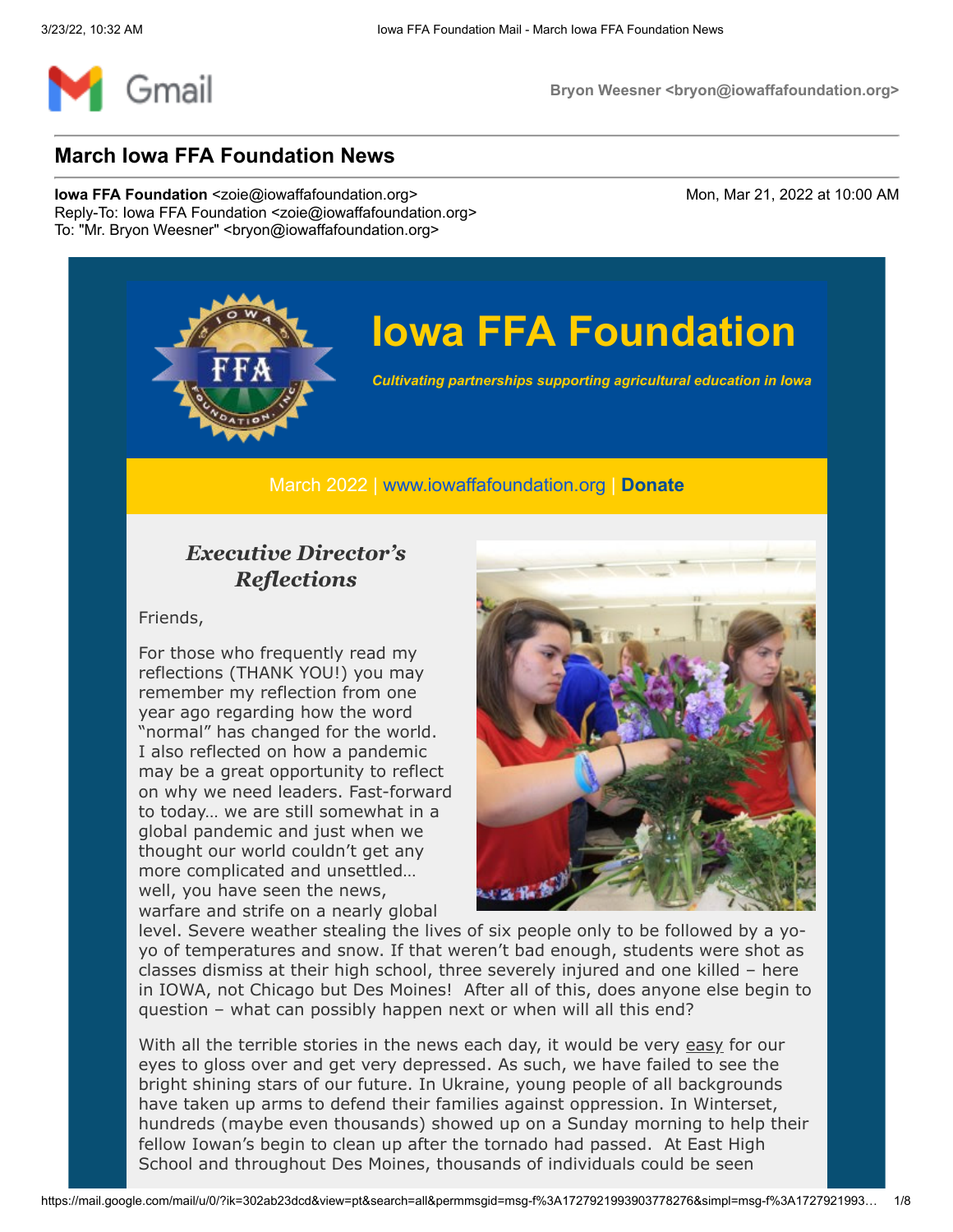wearing red as a symbol of unification against school violence. Throughout the chaos of the world – leaders rise up!

Be proud to know YOU make a difference in this world. Because of YOU, new leaders are provided the skills they need through agricultural education, to take on these and so many other challenges each day.



# **[Registration Now Open](https://eml-pusa01.app.blackbaud.net/intv2/j/034F070F-739B-4954-A253-CD58F6745441/r/034F070F-739B-4954-A253-CD58F6745441_7ec9f20f-377a-43e2-b86b-4c8704945dd1/l/BB49314D-3030-4C1C-92F2-E857E86FD9F4/c)**

Registration for the 26th Annual Iowa FFA Foundation Golf Tournament, presented by American Family Insurance, is now open and teams are filling up fast. The four person best ball charity tournament will be held Wednesday, June 15th at Lincoln Valley Golf Course in State Center.

Golfers will enjoy a day on the course while engaging with both the Iowa FFA and Iowa PAS State Officer teams and have the chance to bid on amazing packages and items through the silent auction. Lunch is provided to each team and trophies will be awarded to the champion team members.

Funds raised through the golf tournament directly support scholarships for the Iowa FFA and Iowa PAS State Officers. More information can be found at [2022FFAGolf.givesmart.com](https://eml-pusa01.app.blackbaud.net/intv2/j/034F070F-739B-4954-A253-CD58F6745441/r/034F070F-739B-4954-A253-CD58F6745441_7ec9f20f-377a-43e2-b86b-4c8704945dd1/l/5732C591-FD43-4D50-B995-53A00C23DC54/c).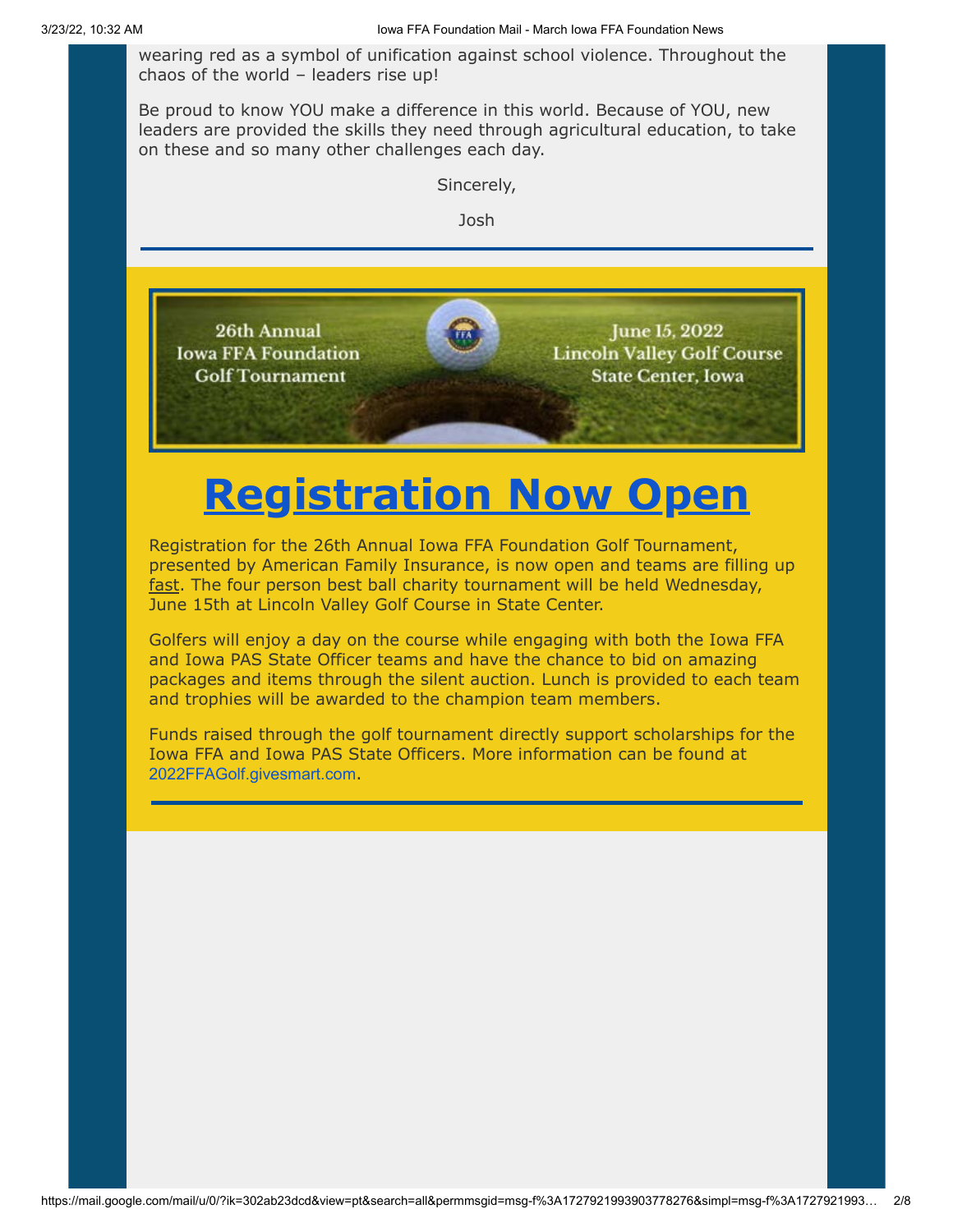

### **Iowa FFA State Leadership Conference is Back in Ames!**

The 2022 Iowa FFA State Leadership Conference is quickly approaching. The event will be returning to Ames in full force as more than 6,500 members, advisors and guests flood Hilton Coliseum on April 11th and 12th. State Leadership Conference is a highlight for many Iowa FFA members and would not be possible without partners like you. Because of your belief in the future of agriculture, members are able to compete in leadership development events, visit with future employers at the career show, be recognized for their outstanding SAE projects and so much more.

To say thank you, we would like to invite you to join us at the 2022 Iowa FFA State Leadership Conference as we recognize those donors who go the extra mile to support our mission. Be on the lookout for a e-mail from us with information of when and where your recognition takes place. If you are unable to join us, all sessions will be live streamed on the [Iowa FFA's YouTube Channel.](https://eml-pusa01.app.blackbaud.net/intv2/j/034F070F-739B-4954-A253-CD58F6745441/r/034F070F-739B-4954-A253-CD58F6745441_7ec9f20f-377a-43e2-b86b-4c8704945dd1/l/9D73ABF4-E183-483C-A25E-6349F3D780D9/c)

[Quoted text hidden]

#### **Judges needed for April 11 & 12**

For FFA members, few experiences match the excitement of competing in Career and Leadership Development Events at the state level. For those whose dedication and hard work have paid off by earning a spot in the state contests, their talents will be on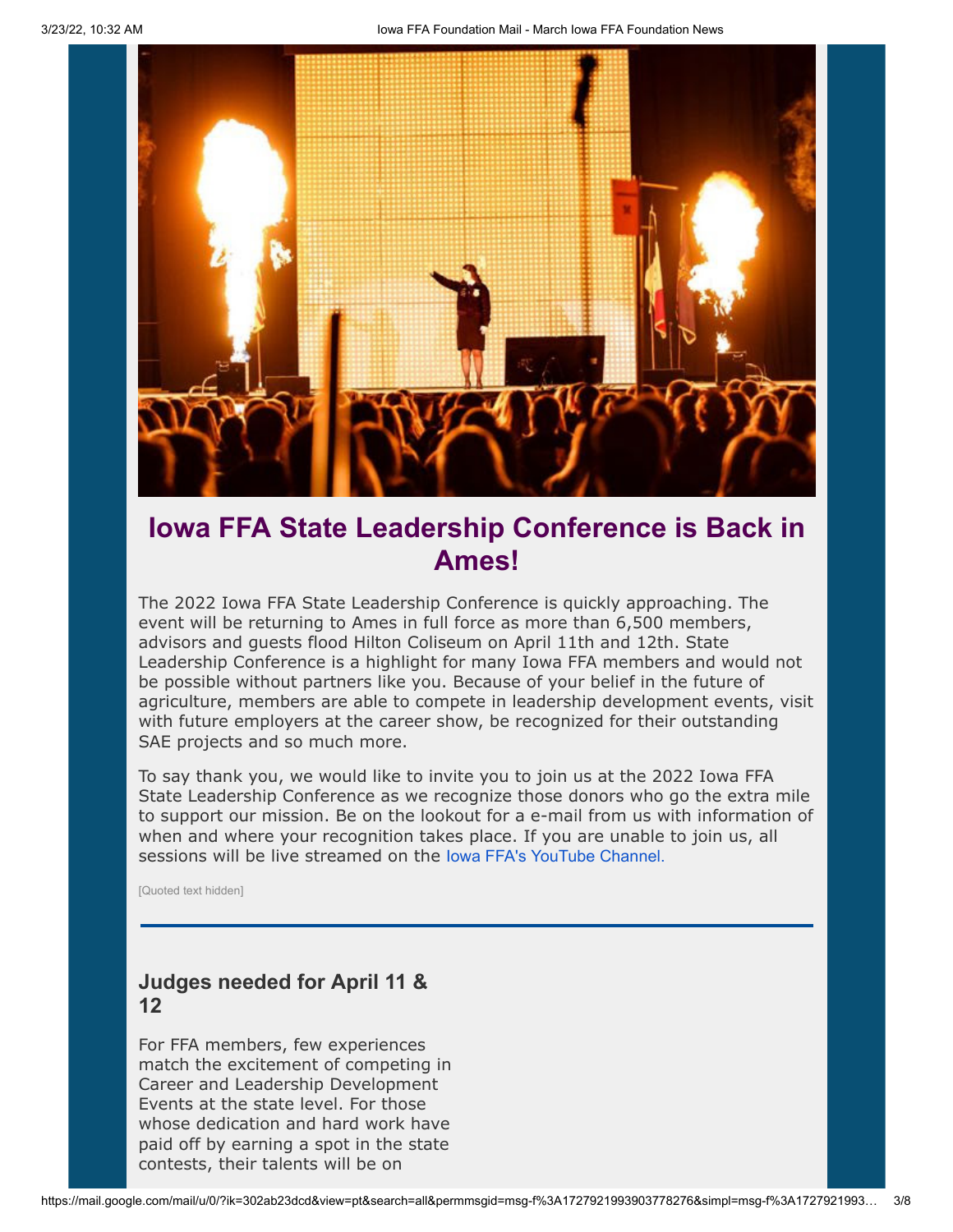display a the 94th Iowa FFA State Leadership Conference, which will be held at Iowa State University April 11th and 12th.

Career and Leadership Development Events would not be possible without dedicated volunteers to judge. Judges are needed for both Monday and Tuesday. For more information visit [www.iowaffa.com/judges](https://eml-pusa01.app.blackbaud.net/intv2/j/034F070F-739B-4954-A253-CD58F6745441/r/034F070F-739B-4954-A253-CD58F6745441_7ec9f20f-377a-43e2-b86b-4c8704945dd1/l/16E251DA-11AC-41B4-B16A-020F60929FB2/c).





#### **Iowa Agricultural Career Show Booths Are Filling Up Fast!**

Registration for the Iowa Agricultural Career Show at the Iowa FFA State Leadership Conference is still open! Each year 6,500+ student FFA members, advisors, parents, sponsors and guests travel to this conference to celebrate the achievements of FFA across the state of Iowa during the previous year. While at the conference, students take time to interact with exhibitors in the career show, helping students to understand the agricultural industry and gain valuable information regarding their career path. While many students are not of the age where they may participate in internships or be actively seeking full-time employment, students take an active role understanding the various components of each career pathway while trying to gain an understanding about how they can achieve their career goals.

Spots are filling up very fast - make sure you grab a booth while you still can! Click [here](https://eml-pusa01.app.blackbaud.net/intv2/j/034F070F-739B-4954-A253-CD58F6745441/r/034F070F-739B-4954-A253-CD58F6745441_7ec9f20f-377a-43e2-b86b-4c8704945dd1/l/B43224D7-C605-4117-B110-86BC37620392/c) for more information and to register for a booth!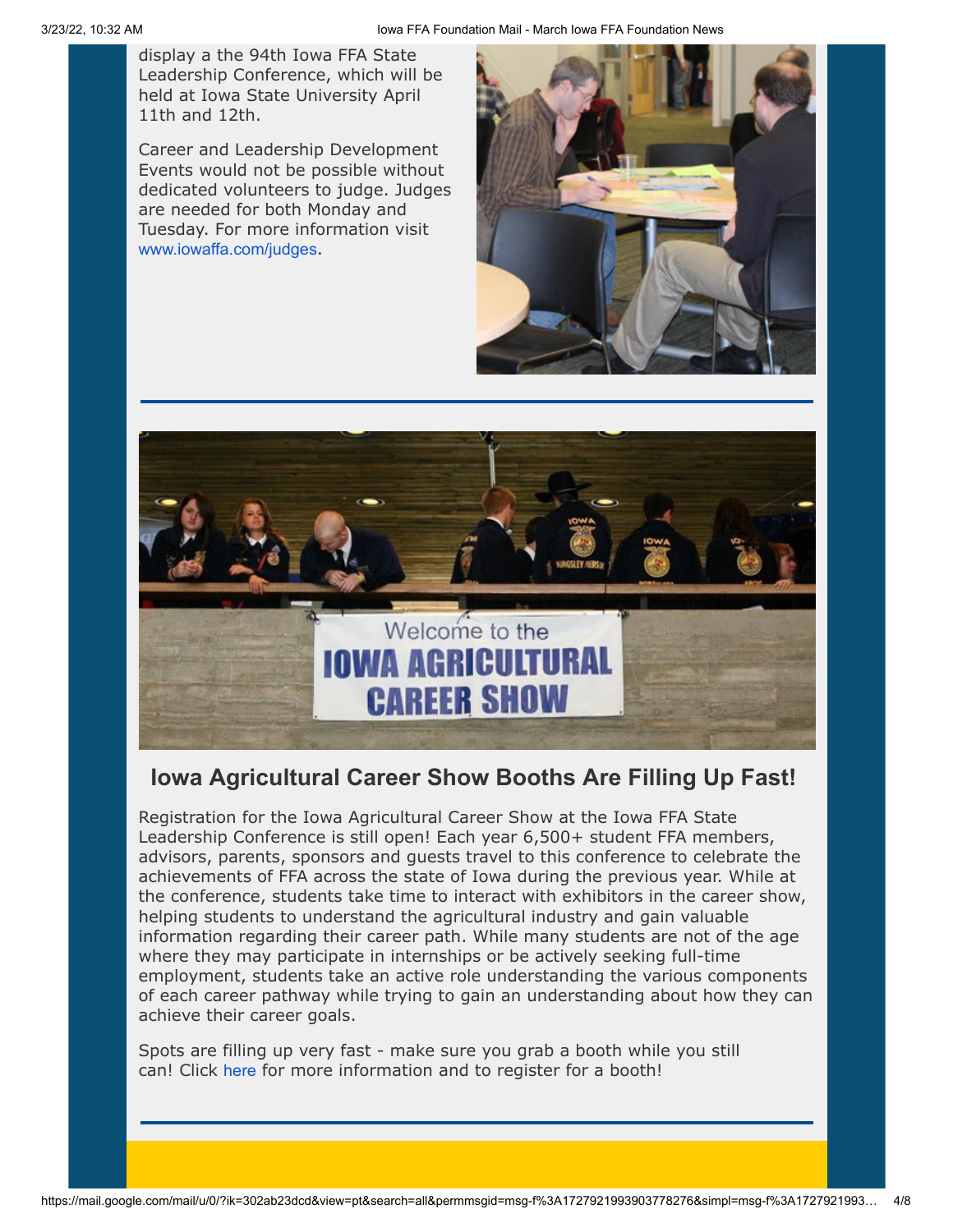### **2022 College Scholarship Winners Named**

The Iowa FFA Foundation is pleased to announce the winners of the Dennis D. Selness Memorial Scholarship, Haney Family Foundation Entrepreneurial Scholarship, Severson Family Memorial Scholarship and DLL Financial Solutions Scholarship Programs.

The Dennis D. Selness Memorial Scholarship was established to encourage FFA members throughout Iowa to prepare for a career in agriculture. This year's recipient of the \$1,000 college scholarship is Jennifer Holliday.

The Haney Family Foundation Entrepreneurial Scholarship was established to promote and celebrate entrepreneurial innovations of Iowa FFA members. The scholarship is awarded annually to two FFA members who are preparing a career in agriculture. This year's recipients of the \$2,500 college scholarship are Jasmyn Hoeger and Tyler Loudon.

The Severson Family Memorial FFA Scholarship is awarded to one FFA Member in Forest City, Iowa. This year's recipient of the \$500 college scholarship is Chiara Thompson.

The DLL Financial Solutions Scholarship is awarded to two students. This years recipients of the \$2,350 college scholarship are Jasmyn Hoeger and Holly Schmitt.

The 2022 Arthur and Susan Churchill Endowed Scholarship and Sinclair Tractor Scholarship winners will be announced later this month.

Dennis D. Selness Memorial Scholarship

Jennifer Holliday Nodaway Valley FFA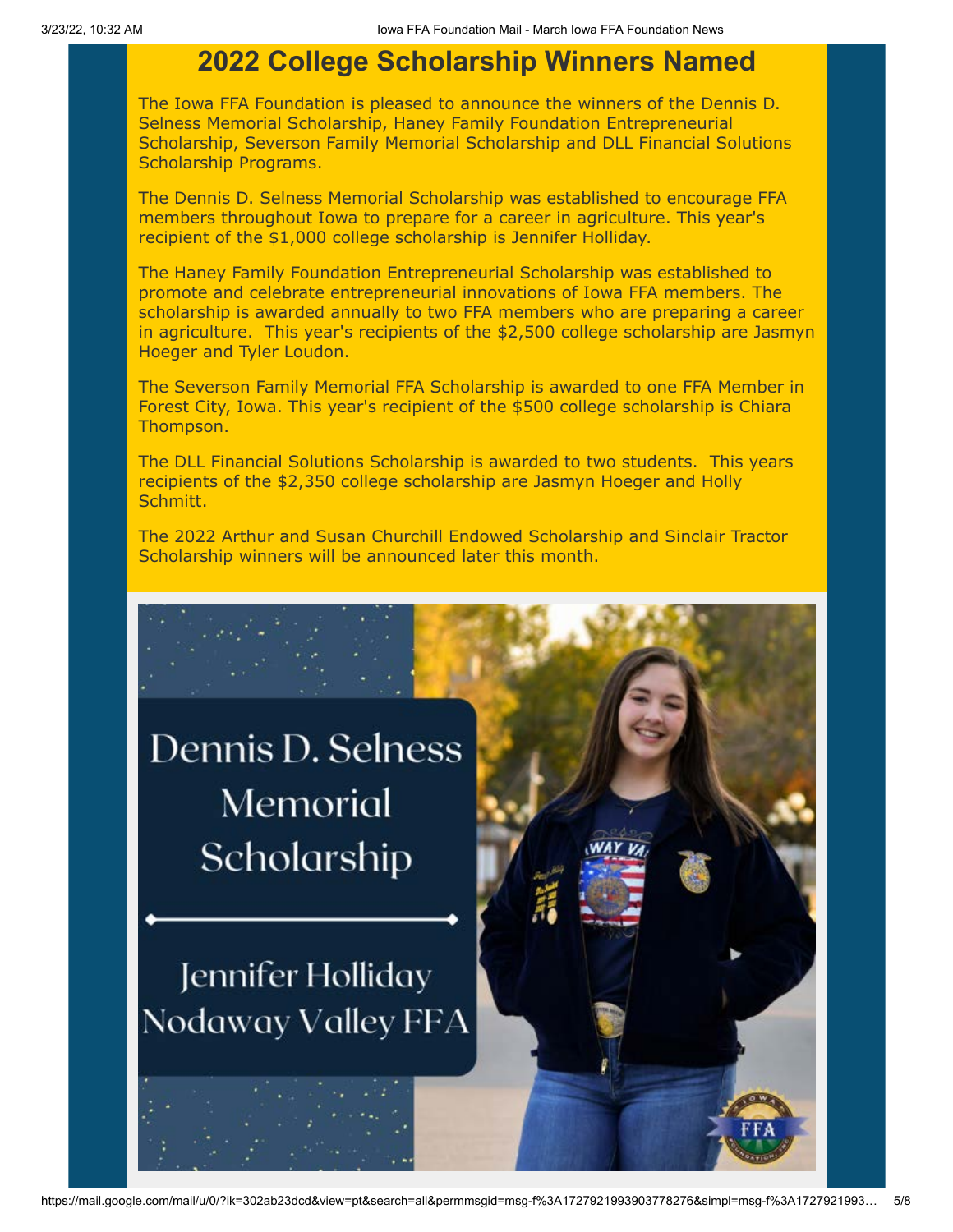**Haney Family Foundation Entrepreneurial Scholarship** 

## Jasmyn Hoeger Beckman Catholic FFA

## **Tyler Loudon Creston FFA**

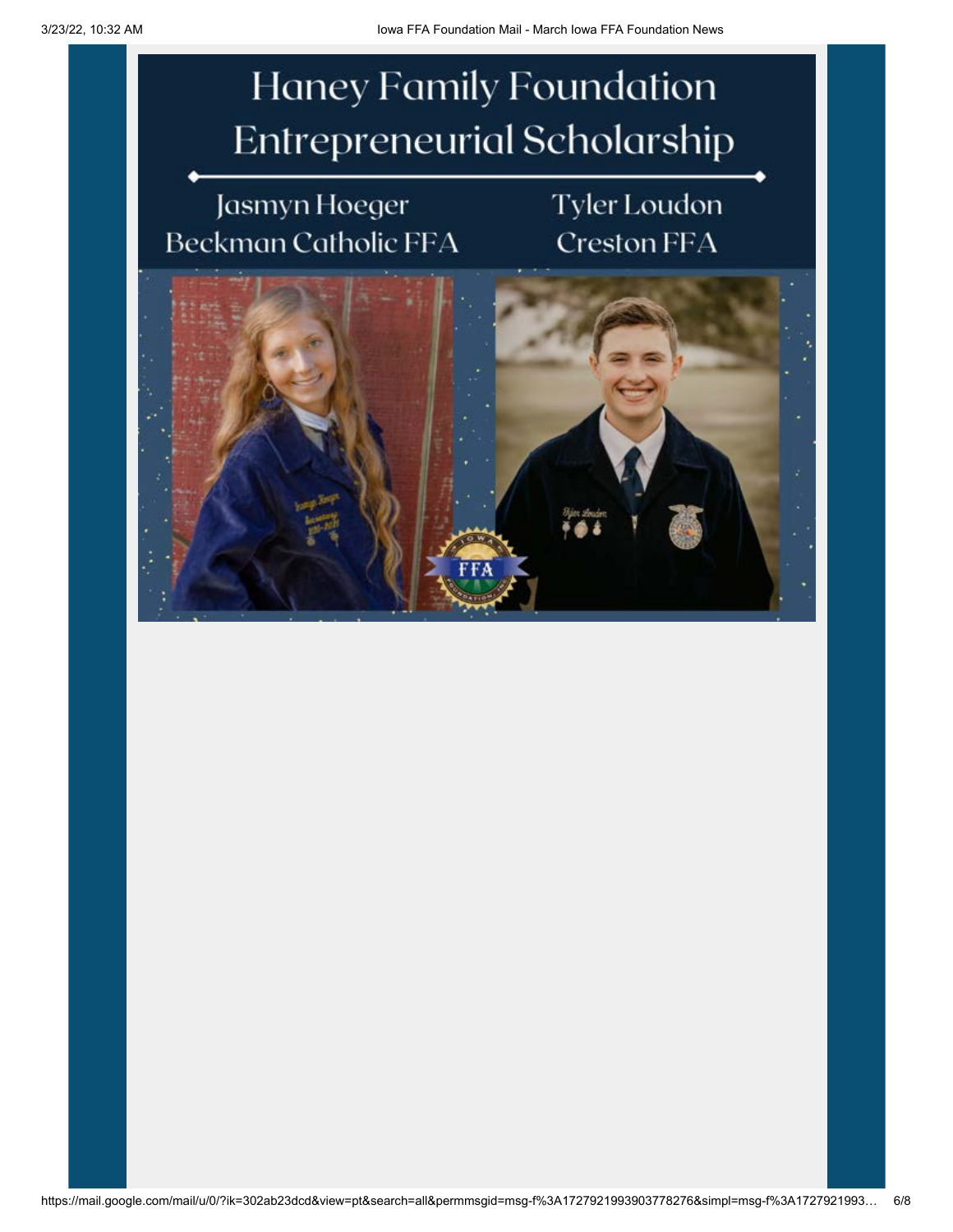**Severson Family** Memorial Scholarship

Chiara Thompson **Forest City FFA**